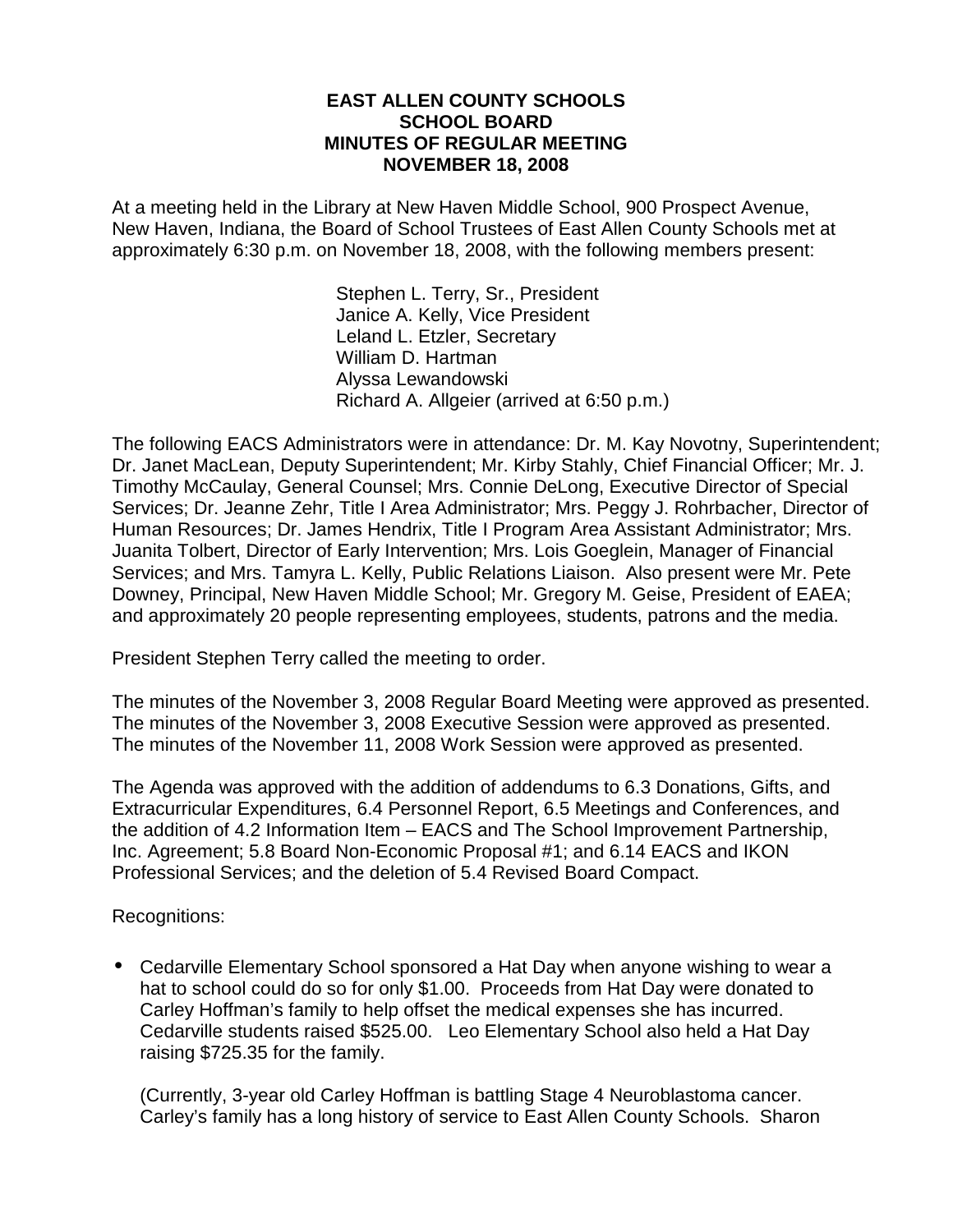Smith, Carley's cousin, is a Special Education teacher at Paul Harding High School. Carley's grandfather, Carl Berry, is Head Custodian at New Haven High School. Her great-uncle, Ben Berry, is a Custodian at Leo Elementary School. Al Berry, Carley's great-grandfather was a long time custodian for EACS, and her great-grandmother, Rhea Berry, was a cafeteria worker at Southwick Elementary School for many years.)

• Two Leo Elementary School teachers – Ms. Danielle Newman and Mr. Eric Reynolds were recently awarded a 2008 ITT Excellence in Education award. They will receive \$2,000 for their project - "K'NEX – Kids Navigating Extraordinary eXpectations" by ITT Industries and the Allen County Education Partnership. They will be presented a certificate at a later date.

Spotlight on Education:

The Title I team provided an overview of how these federal dollars assist four East Allen County Schools to meet academic needs. A PowerPoint presentation was given and handouts were provided for the Board.

### **Section 2.0 Discussion Items**

2.1 Administrative Contracts

The Board began discussion regarding moving all Administrators to one year contracts in light of the Strategic Planning process moving forward and to give the incoming Superintendent flexibility in making personnel changes. If this change is made, Board Policy will need to be changed. Further discussion will be held at a future Board meeting. Mr. Allgeier stated he would support this change but would like to see the Board reinstate the practice of offering 2-year contracts to Administrators once the new Superintendent is onboard and settled.

2.2 Revised Board Policy – Appendix H - Meet and Confer Timeline

The Board requested that this Appendix be revised at the November 3<sup>rd</sup> Board meeting as a result of the Secretaries' group request that the Board move their deadline for holding Meet and Confer, relating to economic issues, to May prior to the end of the school year. They believe this would facilitate better communication and attendance. Management concurs with the proposed change.

2.3 Proposed Revised Mission and Vision Statements

Mr. Allgeier stated that he prefers the current Mission statement, but he will not oppose the new version.

2.4 Revised Board Compact

The formal vote was tabled until the December  $2^{nd}$  Board meeting.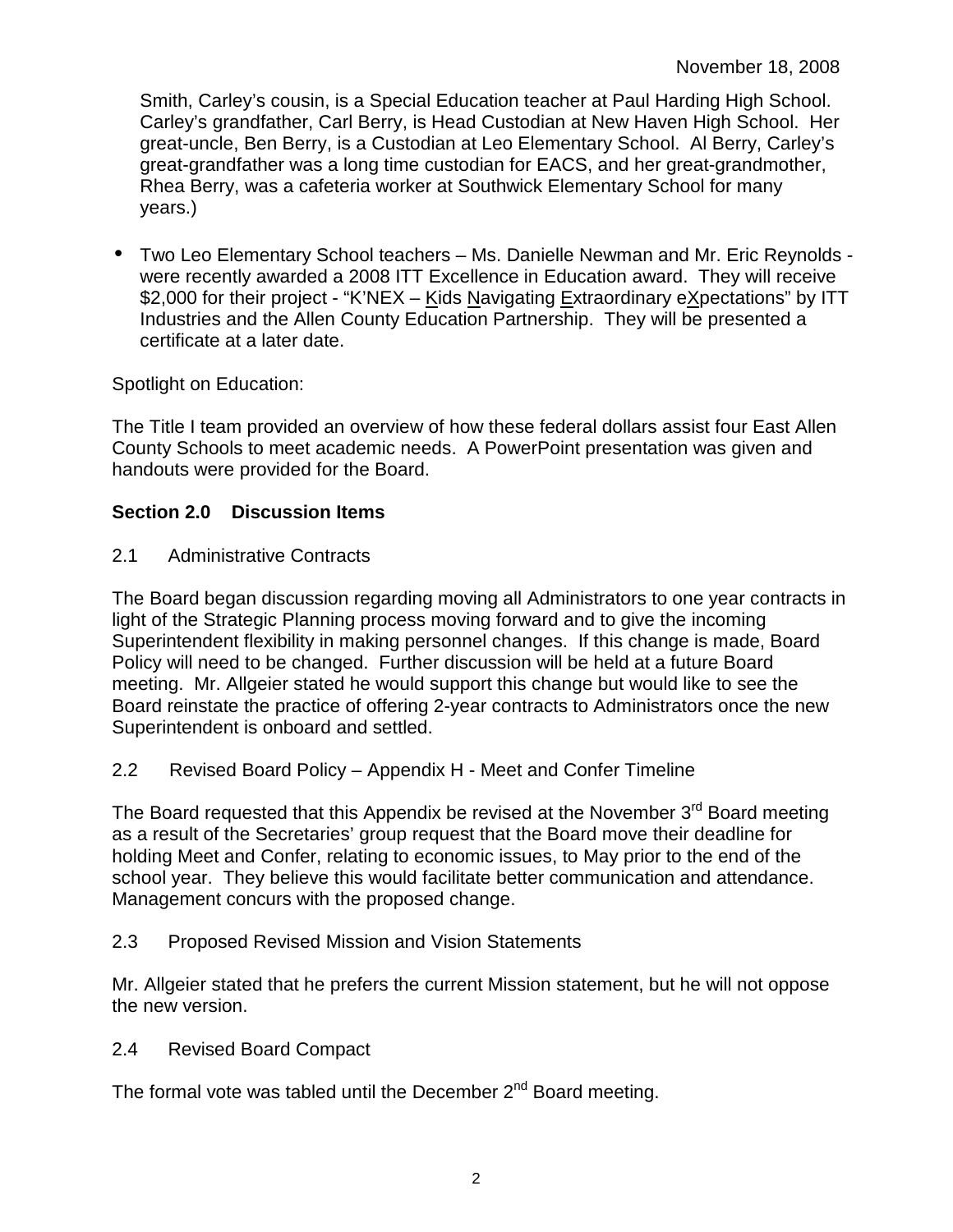## 2.5 MLK Montessori School Lease Continuation

To better serve their staff and students, Village Elementary School needs to utilize the space that MLK Montessori School is currently occupying. The Superintendent recommends that this lease be terminated at the end of the 2008-09 school year. The relationship between EACS and MLK Montessori School has been a wonderfully positive and collaborative relationship.

## 2.6 Meet and Confer 2008 Update – Non-Economic Issues

This information was originally given to the Board at the November 3<sup>rd</sup> Work Session. Also up for discussion are two proposals from the Paraprofessional group concerning non-economic issues (Section 19) which addresses the filling of vacancies. Management opposes both proposals. These proposals are presented as Action Items (5.6 and 5.7) later in this meeting.

2.7 Framework for Strategic Planning Process

Dr. Novotny gave a PowerPoint presentation regarding the Strategic Planning Process and a tentative timeline.

# **Section 3.0 Public Expressions**

None

# **Section 4.0 Information Items**

- 4.2 Incidental Information
- EACS Community Leadership Academy Mrs. Tamyra Kelly, Public Relations Liaison, provided details of the new 7-week EACS Leadership Academy that will begin in February.
- Promulgation of Revised Administrative Policy 3560 Public Records Retention/Disposition (see Exhibit A, incorporated herein).
- Promulgation of New Administrative Policy 3570 E-Mail Retention, Preservation, and Storage Policy (see Exhibit B, incorporated herein).
- Promulgation of Revised Administrative Policy 6108 Acceptable Use Policy Access to Electronic Information, Services and Networks (New Section 4 and Exhibit A) (see Exhibit C, incorporated herein).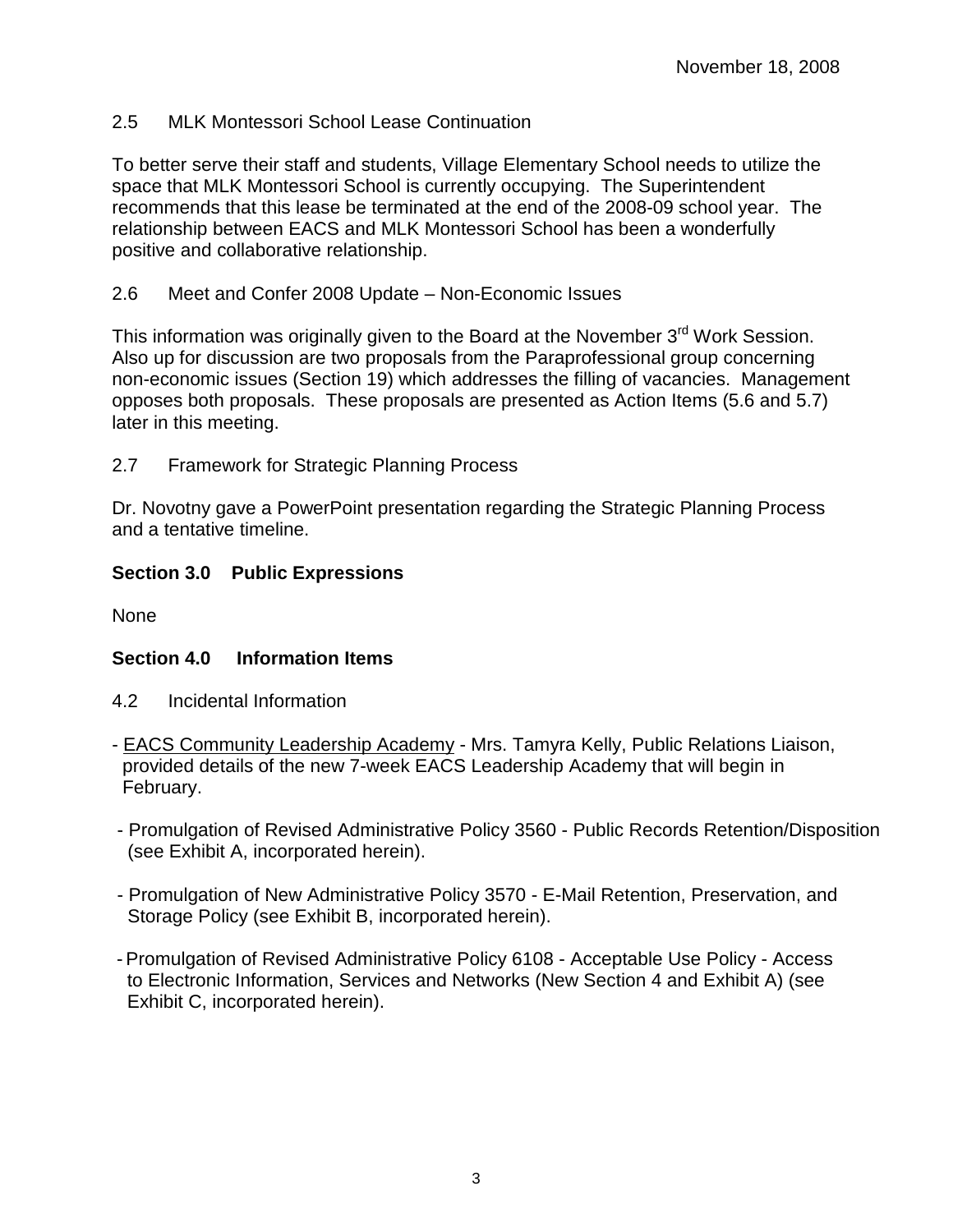The following information was given to the Board as information, with formal action recommended at the December 2, 2008 Board meeting:

- Apply For and Receive Response to Intervention (RTI) Funds
- Architect Recommendation Leo Elementary School HVAC Project
- Architect Recommendation Feasibility Study
- EACS and The School Improvement Partnership, Inc. Agreement

The monthly Financial Status Report of the General Fund and Transportation Fund, along with the Financial Report, and the Food Service Activity Report were provided to the Board.

#### **Section 5.0 Action Item**

5.1 Authorization for Superintendent to Issue Preliminary Notice of Non-Renewal of Certain Administrators Contracts.

 Mr. Allgeier made a motion to authorize the Superintendent to issue written preliminary notice of the Board's consideration of nonrenewal to those administrators in the School Corporation whose administrative contracts may not be renewed as recommended by the Superintendent. Vice President Kelly seconded the motion and it was unanimously approved.

5.2 Approval of Revised Board Policy – Appendix H – Meet and Confer Timeline (see Exhibit D, incorporated herein).

Vice President Kelly moved to approve as presented. Mr. Etzler seconded the motion and it was unanimously approved.

5.3 Approval of Revised Mission and Vision Statements (see Exhibit E, incorporated herein).

 Vice President Kelly moved to approve as presented. Mr. Hartman seconded the motion and it was unanimously approved.

5.4 Approval of Resolution Re: MLK Montessori School Lease Continuation (see Exhibit F, incorporated herein).

 Vice President Kelly moved to approve as presented. Secretary Etzler seconded the motion and it was unanimously approved.

5.6 Meet and Confer Area of Disagreement - Paraprofessional Non-Economic Proposal #1

Open discussion was held with Board members, Mrs. Marsha Sherwood (representing the Paraprofessionals Group), and General Counsel Mr. Tim McCaulay regarding the Paraprofessional's Proposal #1 and Proposal #2. Board consensus was to strike the last sentence of Proposal #1, creating Action Item 5.8 Board Non-Economic Proposal #1.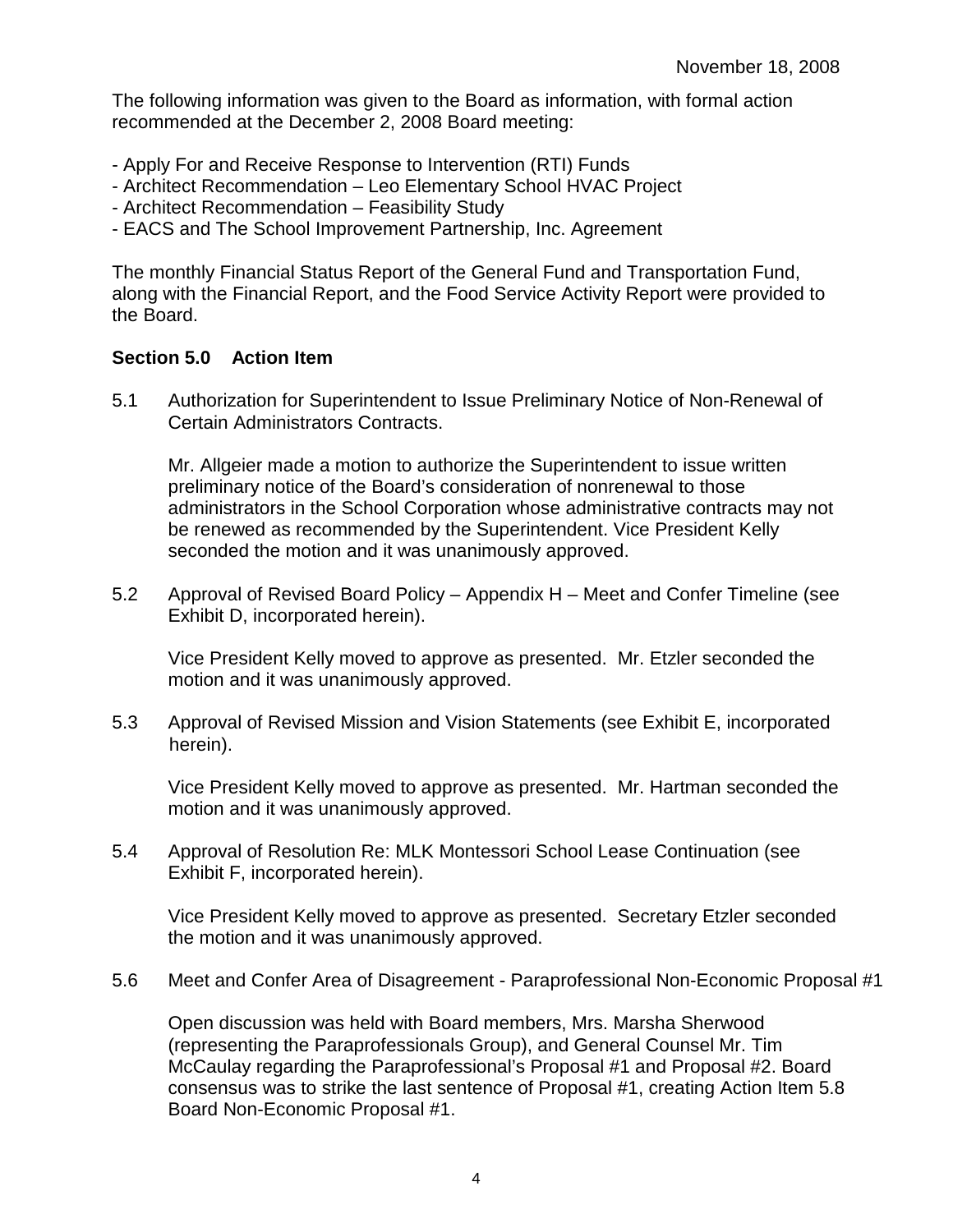President Terry asked for a motion to accept the Paraprofessional Non-Economic Proposal #1. The proposal died for lack of a motion.

5.7 Meet and Confer Area of Disagreement - Paraprofessional Non-Economic Proposal #2

Proposal #2 died for lack of a motion.

5.8 Board Non-Economic Proposal #1 (see Exhibit G, incorporated herein).

Discussion occurred. Vice President Kelly moved to accept this Proposal as presented. Ms. Lewandowski seconded the motion. The motion failed 3-3, with President Terry, Vice President Kelly, and Ms. Lewandowski voting for the Proposal, and Mr. Etzler, Mr. Hartman, and Mr. Allgeier opposed.

#### **Section 6.0 Consent Items**

Vice President Kelly moved to approve the consent items with addendums as presented. Mr. Etzler seconded the motion and it passed unanimously. The following consent items were approved:

- 6.1 Approval of payroll claims for the payroll period ending October 10, 2008 in the amount of \$2,073,236.93; and for the payroll period ending October 24, 2008 in the amount of \$2,071,075.05.
- 6.2 Approval of vendor claims: 248528-248811, 247818-247838, 248480-248492; manual checks 5422-5433, 17566-17575; and electronic transfers 100108, 100808, 101508, 102208, 102908, 103008, 000847-000873, totaling \$3,666,778.10.
- 6.3 Approval to New Haven Middle School to accept a donation in the amount of \$30.89, from Target's "Take Charge of Education" for their Student Activities fund.

Approval to the Title I Department to accept a donation in the amount of \$500.00, from International Truck and Engine Corporation. Monies are to be used towards the purchase of materials for early intervention childcare providers.

Approval to Highland Terrace Elementary School to accept a donation in the amount of \$1,500.00 from the Dollar General Corporation, to support their youth literacy program. Classroom books will be purchased based on the needs of HIEL's ENL and struggling/reluctant readers.

Approval to Cedarville Elementary School to accept a donation in the amount of \$7,800.00 from Leo Elementary School PTO. Funds are to be used for the purchase of two (2) Smart Boards, the projectors, and the installation in the classrooms.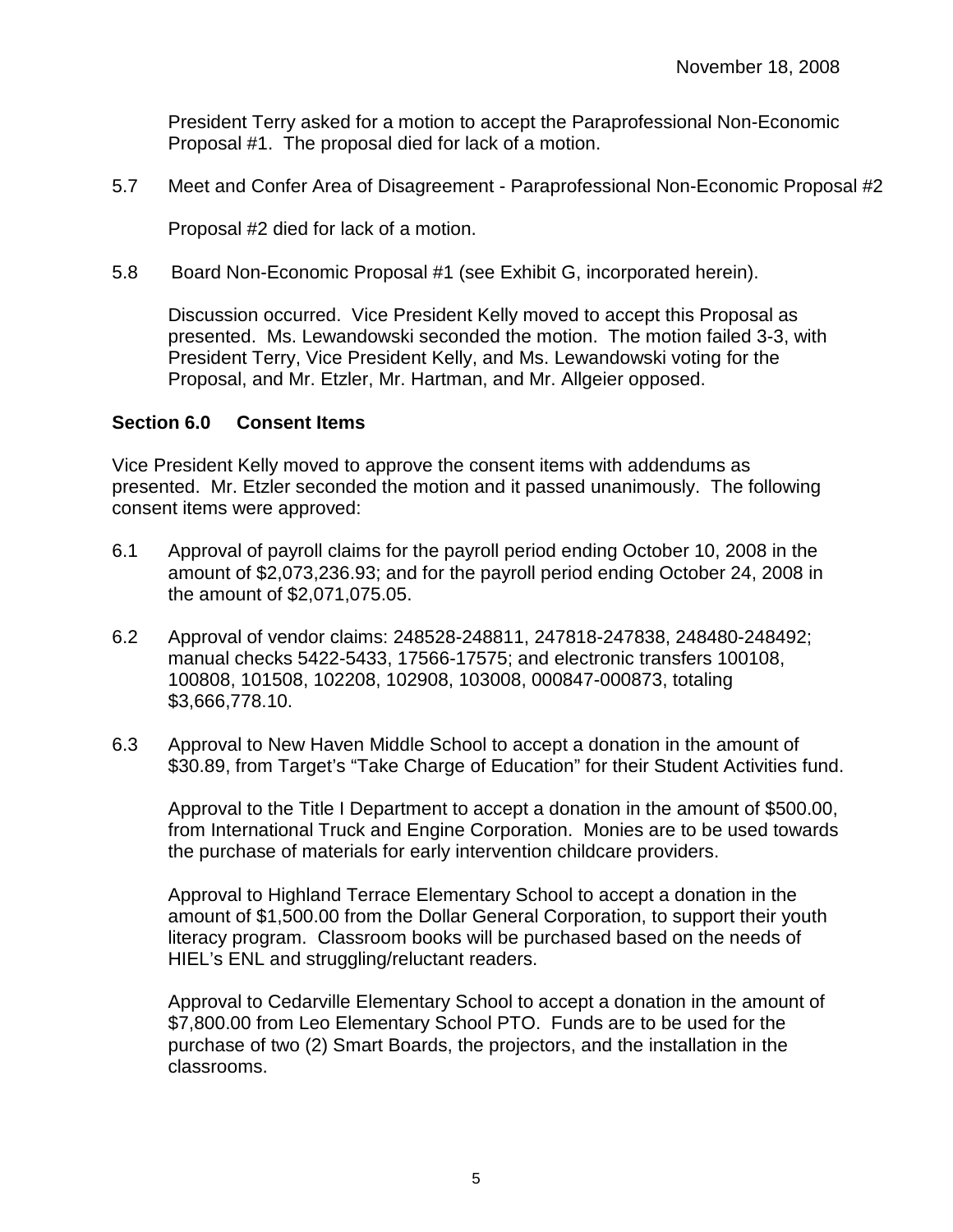Approval to New Haven High School to accept a donation in the amount of \$2,000.00, from Mr. Kevin Gerbers, for a one-time scholarship.

6.4 Approval to extend offer of employment to Ms. Tanya VanBrocklin, as a temporary elementary teacher to fill the FMLA/child rearing leave of absence for Mrs. Tracey Mull at Harlan Elementary School, for the remainder of the 2008-09 school year.

 Approval to extend offer of employment to Ms. Kara Venderley, as a full time ESL teacher at Southwick Elementary School, for the remainder of the 2008-09 school year.

Approval to extend offer of employment to Ms. Nicole Knott, as a full time elementary teacher at Village Elementary School, for the remainder of the 2008-09 school year.

 Acceptance of resignation of Mr. Anthony Harper, paraprofessional at Paul Harding High School, effective October 31, 2008.

 Approval of rescindment of medical leave of absence for Mrs. Sandra Moore, food service employee at New Haven Elementary School, which was approved on November 3, 2008.

- 6.5 Approval of Meetings and Conferences (see Exhibit H, incorporated herein).
- 6.6 Approval to Apply For and Receive 2009 Lilly Endowment Teacher Creativity Fellowship Program Grant (see Exhibit I, incorporated herein).
- 6.7 Approval to Apply For and Receive 2008-09 Refugee Children School Impact Program Grant (see Exhibit J, incorporated herein).
- 6.8 Approval to Pay Year-End Claims (see Exhibit K, incorporated herein).
- 6.9 Approval of Revised Administrative Policy 4212.5 Food Service Employees (Sections 7 and 8) (see Exhibit L, incorporated herein).
- 6.10 Approval of Revised Administrative Policy 4215 Secretaries (Sections 15 and 18) (see Exhibit M, incorporated herein).
- 6.11 Approval of Revised Administrative Policy 4215.5 Paraprofessionals (Sections 19 and 23) (see Exhibit N, incorporated herein).
- 6.12 Approval of ACELINK Memorandum of Understanding (see Exhibit O, incorporated herein).
- 6.13 Approval of Resolution Re: Bid for Purchase of Gasoline and Diesel Fuel (see Exhibit P, incorporated herein).
- 6.14 Approval of EACS and IKON Professional Services Agreement (see Exhibit Q, incorporated herein).